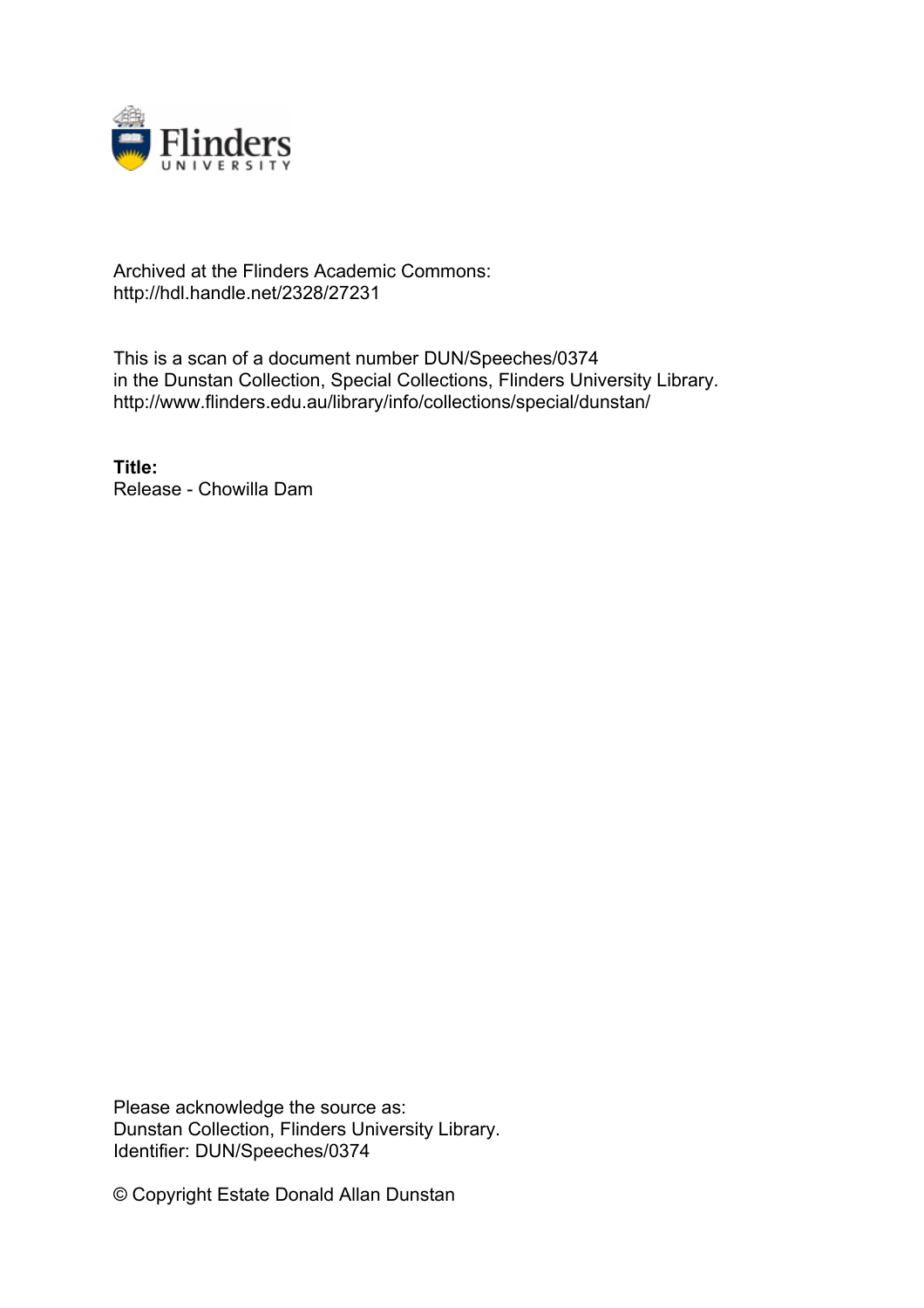ويخادي

*ST4*<br>14.8.67.

The resolution of the River Murray Commission **concerning tho indefinite deferring of the Chowilla project and the requirement that South Australia reduce expenditure on the project to a minimum as rapidly as possible, has naturally given rise to widespread dismay in South Australia**  where we have sought through the Chowilla project to be **assured during dry years of getting what is our normal allocation of River Murray waters.** 

**Without some further arrangement than exists at the moment, in dry years South Australia could he badly overcommitted on diversion from the River Murray when the pipeline to the metropolitan area from Murray Bridge had been built**  and when the approved plantings requiring River Hurray water **had been developed.** 

The report of the Commissioner, Mr. Beaney, who **represents South Australia on the Commission has, however, shown us that there were three otter factors arising from**  investigations by the River Murray Commission in addition to **tho vastly increased cost of the project since it was first approved, which resulted in the other Commissioners refusing to let a tender for the dam at the moment. These were that since the dam had originally been approved for design, it has been shown clearly that certain minimum flows must be maintained at Mildura in order to reduce the saline content of the River Murray for irrigation; that the evaporation loss through Chowilla was much greater than assumed in 1962, and that the capacity of the Blowering Dam had been increased markedly. The Commissioners, therefore, have wanted to investigate some other way of assuring the water to South Australia which it needs in dry years.** 

**The Government believes we must have an assurance of that water because without it we cannot proceed adequately with our plans for general development, I have therefore been in**